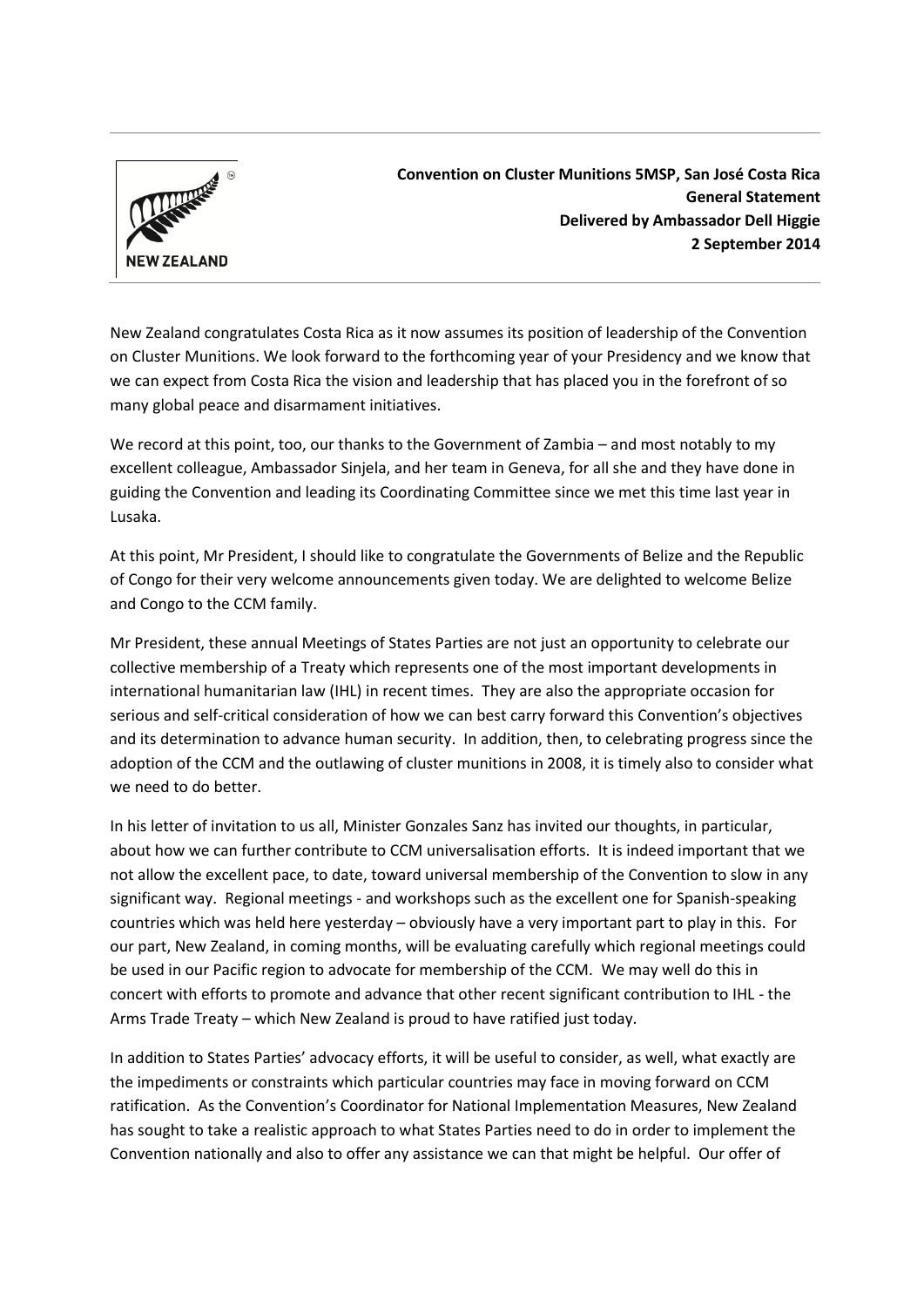assistance has focused in particular on any help which might be useful with regard to adoption or adaptation of the model CCM legislation which we have drafted to meet the needs of states, such as New Zealand, which have not produced or used cluster munitions nor been contaminated by them. In this regard we welcome the workshop held yesterday, with financial assistance from Norway and New Zealand, to draft model legislation specifically for both common and civil law countries in Africa.

Minister Gonzalez Sanz also invited us all to address at this, our 5<sup>th</sup> MSP, the issue of how we can contribute to the effective stigmatisation of cluster munitions. In general, New Zealand believes that very good progress has been made to date on stigmatisation. Notwithstanding the fact that, as noted, the Convention is still some way from universalisation, the use of cluster munitions is now seriously constrained and those countries or entities that have dared to use them since the Treaty's adoption have met with widespread opprobrium.

New Zealand joins others in unreservedly condemning any and all instances of the use of cluster munitions. Most regrettably, there has been evidence of the use of cluster munitions in South Sudan and, more recently, allegations of use in eastern Ukraine. Condemnation of the use of cluster munitions in Syria has been particularly noteworthy given the considerable number even of non-State Parties who have done so. Accordingly, it seems very clear to my Delegation that the Convention has already had a considerable impact on the global stigmatisation of this inhumane weapon system.

New Zealand looks forward to the effective role which the Convention's Implementation Support Unit can be expected to play in coming years - including in advancing further efforts to stigmatise cluster munitions and to assist with the Convention's universalisation. I note, however, that there is one ongoing point of contention that may well stand in the way of the ISU's ability to perform to our hopes and expectations for it. And that is the absence, at present, of a durable model for financing its activities.

If we all believe in our Convention and the justice of its call – and I'm sure we do – we should not set up our ISU for failure: we must reach agreement swiftly on a financing model which does not rely on *voluntary* funding. Our ISU should not be distracted from its core tasks by needing to go about with a 'cap in hand'.

Next year will, of course, be an important year in the lifespan of the CCM – the completion of its first cycle and the convening of our first Review Conference. New Zealand greatly appreciates Croatia's generous offer to host the Review Conference and we very much look forward to contributing to the discussion there.

The Review Conference will be an important moment for reflection and an opportunity for taking stock of where we are and where we want to go. I believe it could prove useful if – continuing Costa Rica's focus on the most important issues confronting us - time could perhaps be set aside in our Review Conference agenda for an informal, interactive discussion regarding universalisation and stigmatisation - possibly even in small groups.